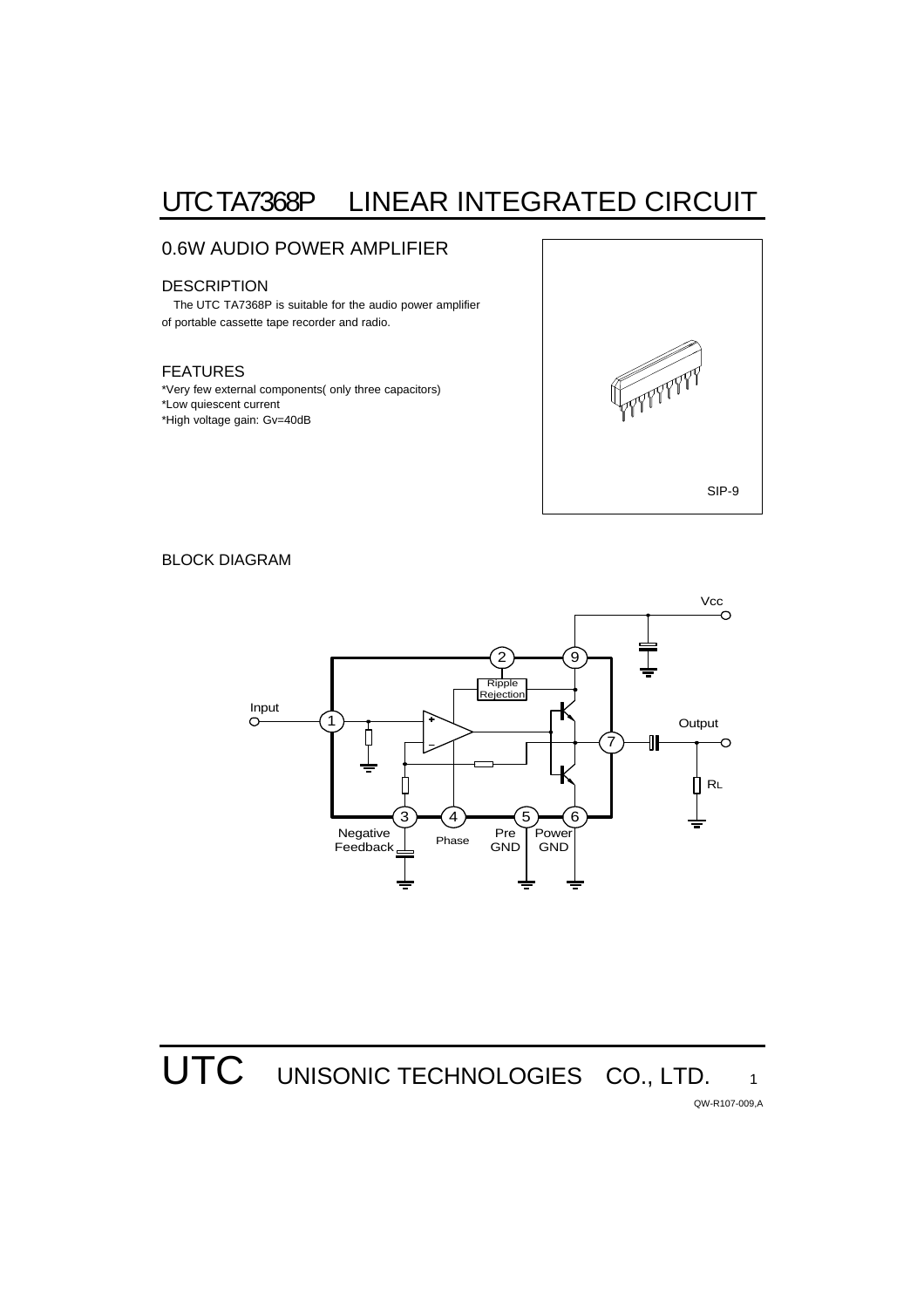# UTC TA7368P LINEAR INTEGRATED CIRCUIT

#### ABSOLUTE MAXIMUN RATINGS (Ta=25°C)

| <b>PARAMETER</b>             | <b>SYMBOL</b> | VALUE       | UNIT |  |  |  |  |  |  |  |
|------------------------------|---------------|-------------|------|--|--|--|--|--|--|--|
| Supply Voltage               | Vcc           | 14          |      |  |  |  |  |  |  |  |
| <b>Power Dissipation</b>     | PD            | 900         | mW   |  |  |  |  |  |  |  |
| <b>Operating Temperature</b> | Topr          | $-20 - 75$  | °C   |  |  |  |  |  |  |  |
| Storage Temperature          | Tstg          | $-55 - 150$ | °C   |  |  |  |  |  |  |  |

Note: Derated Ta>25°C, in the proportion of 7.2mW/°C

## ELECTRONIC CHARACTERISTICS(Ta=25°C, Vcc=6V, f=1kHz, Rg=600Ω,RL=4Ω, unless otherwise

PARAMETER SYMBOL TEST CONDITIONS MIN TYP MAX UNIT Quiescent Circuit  $\vert$  VCC=3V,Vin=0  $\vert$  5.5 Current | ICCQ | VCC=6V,Vin=0 | 6.6 | | mA VCC=9V,Vin=0 7.5 Voltage Gain  $\begin{vmatrix} 1 & 2 & 3 \end{vmatrix}$  GV  $\begin{vmatrix} 1 & 3 & 3 \end{vmatrix}$  40  $\begin{vmatrix} 43 & 43 \end{vmatrix}$  dB  $Vcc=3V,RL=4\Omega,THD=10\%$  120 VCC=6V,RL=4Ω,THD=10% 500 720 Output Power Pout VCC=6V,RL=8Ω,THD=10% 300 450 mW  $VCC=9V, RL=8Ω, THD=10%$  800 1100  $VCC=9V, RL=16Ω, THD=10%$  450 610 Total Harmonic Distortion THD | Pout=100mW | 0.3 | 1 | % Output Noise Voltage | Vno | Rg=10kΩ,BPF=20Hz~20kHz | | 0.2 | 0.5 | mVrms Ripple Rejection  $RR$  fr=100Hz, Vr=0.3Vrms, Crip=0  $25$  25 dB Input Resistance Rin Rin 27 kΩ

#### TERMINAL DC VOLTAGE

| Pin No.  |         |      |      |  |                                      |    |  |
|----------|---------|------|------|--|--------------------------------------|----|--|
| Value(V) | <u></u> | 0.62 | 0.64 |  | $\mathbf{C}$<br>$\sim$ $\sim$ $\sim$ | ΝC |  |

#### PRECAUTION FOR APPLICATION

1. Input stage (Figure 1)

specified)

The input stage of power amplifier is comprised of a PNP differential pair( Q2 and Q3) preceded by a PNP emitter follower(Q1) which allows DC referencing of the source signal to GND. This eliminates the need for an input coupling capacitor. However, in case the brush noise of volume becomes a problem, provide serially a coupling capacitor to the input side.

2. Adjustment of the voltage gain (figure 2)

The voltage gain is fixed at Gv=40dB by the resistors(R4 and R5) in IC. Its reduction is possible through adding Rf as shown in Figure 2. In this case, the voltage gain is obtained by the following equation: Gv=20log(R5+R4+Rf)/(R4+Rf). It is recommended to use this IC with the voltage gain of Gv=28dB or over.

UTC UNISONIC TECHNOLOGIES CO., LTD. 2

QW-R107-009,A